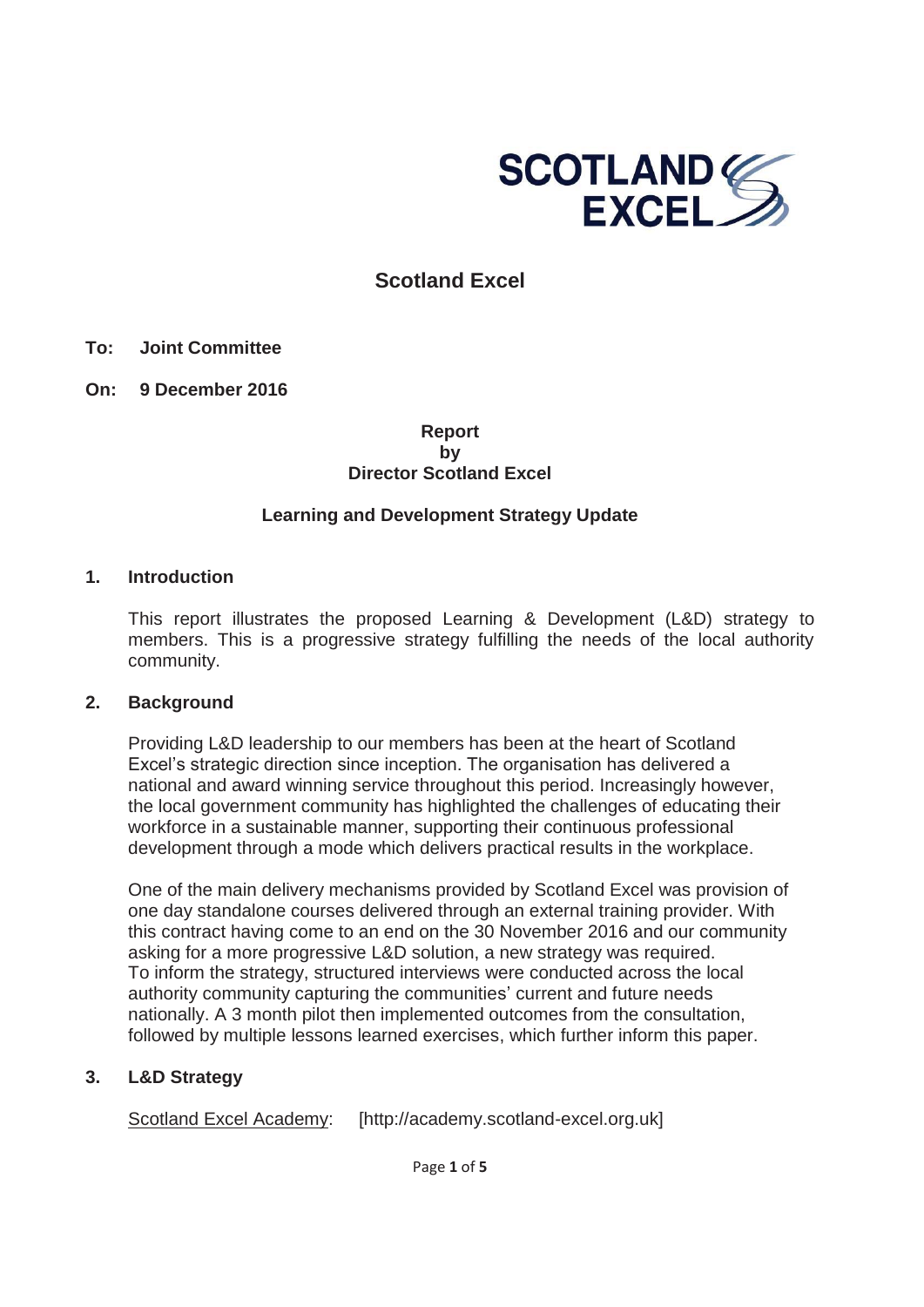We have created an online learning platform through the Scotland Excel Academy, replicating best practice from Scotland's Higher Education community. Through the Academy, we will deliver a portfolio of multi-disciplinary L&D provision supporting Procurement; Leadership & Management and Project Management knowledge. Image 1 illustrates the Academy.



Image1: Scotland Excel Academy

Each L&D programme detailed in image 1 supports a methodology comprising selfdirected learning; face-face workshops and work based projects. The overarching objective is to impart practical knowledge to the learners that can be implemented in the learners' work based practice to realise tangible outcomes.

Partnering with professional bodies and collaborative Scottish business schools, the L&D strategy can incorporate best practice and current thought leadership within its core delivery.

Responding to the communities' needs, the programmes will be accredited with the professional bodies resulting in the learners earning professionally recognised qualifications in addition to acquiring useful knowledge.

As learners outgrow the Academy, pathways have been established with regional academic partners where learners can continue their continuous professional development and lifelong learning.

### Procurement:

Scotland Excel is in discussion with the Chartered Institute of Procurement and Supply (CIPS) professional body. It is our intention to deliver the CIPS Practitioner and Advanced Practitioner programmes.

Whilst discussions and negotiations at an early stage, current discussions appear promising. Scotland Excel is striving to negotiate a compelling blended learning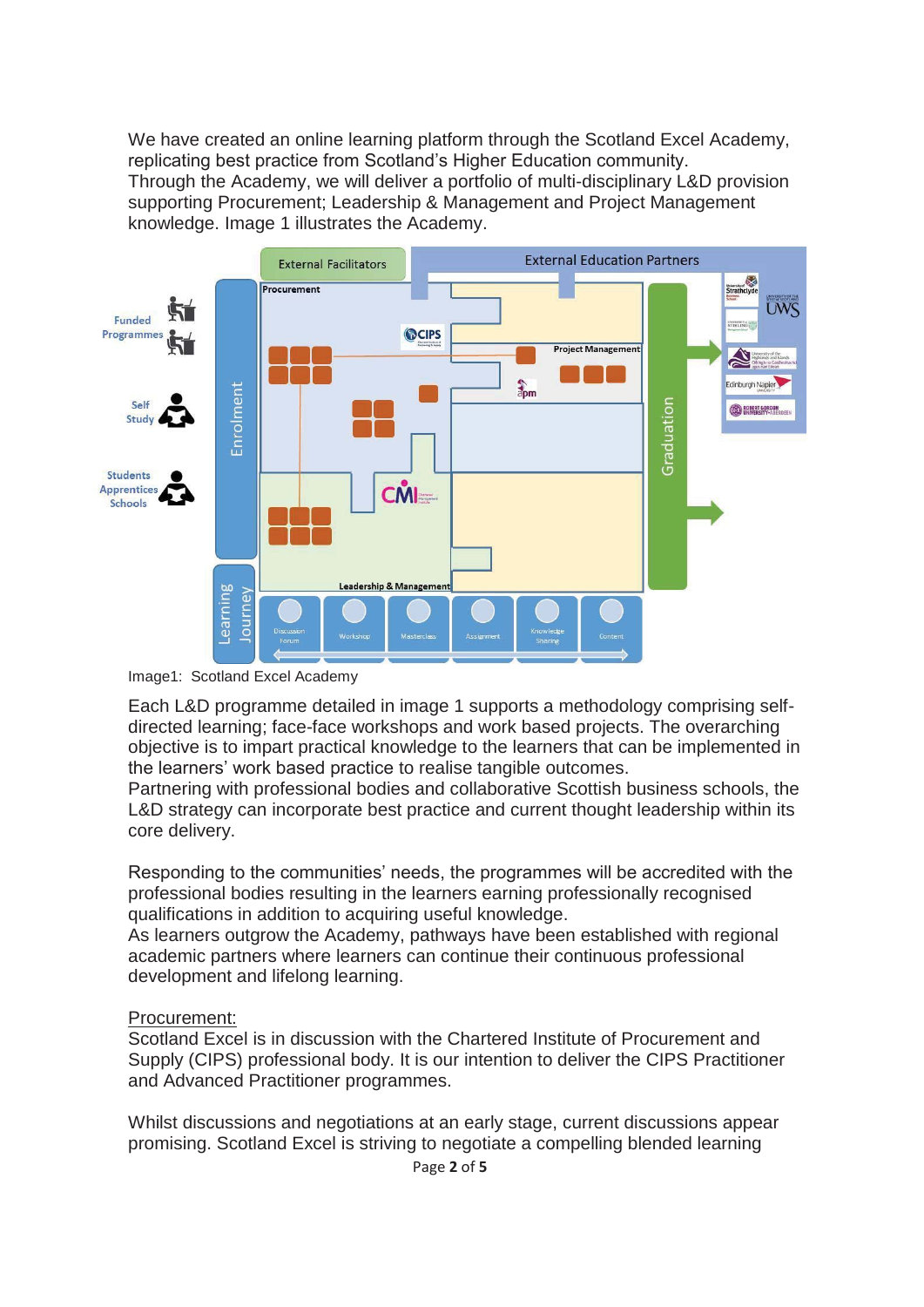proposal as an alternative to the current model of self-directed study and exams. It is anticipated that the price point of the programme may be restrictive, however discussions will continue.

### Leadership & Management (L&M):

Scotland Excel has now earned Approved Centre status with the Chartered Management Institute (CMI) and is therefore validated to deliver professional L&M qualifications.

Scotland Excel will deliver Certificate and Diploma programmes in Management & Leadership accredited by the CMI.

This provision also supports two themes of the Scottish Government's Procurement Competency Framework.

### Project Management:

Scotland Excel has licensed content from the Association of Project Management (APM) professional body. Therefore project management knowledge can be incorporated into multi-disciplinary modules and programmes (non-accredited).

Scotland Excel also plans to deliver an introduction to project management module and an accredited project management module through our CMI Approved Centre status.

## Evolving Strategy:

It is Scotland Excel's intention to evolve and scale this strategy, expanding collaboration with other professional bodies, and external partners, where this fulfils the local authority communities' needs. For example, working towards implementing a commercial best practice programme accredited with one of the finance professional bodies.

Image 2 illustrates a 5 year Academy roadmap across the 3 knowledge disciplines, complemented by regional workshop delivery.

Two other themes are illustrated in image 2. Sustainable change can be realised through blending standalone L&D needs into Scotland Excel's *Leading Change* initiative, resourcing the local authorities' change needs with our Business Change Project Management team.

The Scottish Government's Procurement Competency Framework provides opportunities for Scotland Excel to cohesively support the medium-long term development of the local authority community. Through our Co-Chairing of the Scottish Government's Professional Practice & Development Strategic Forum (PPDSF), we are striving to inform the debate and explore sources of funding to support the wider Procurement Competency Framework L&D needs.

In summary, this strategy creates the Academy online learning platform supplemented with face-face workshops and online debates to deliver a L&D provision that fulfils the communities' needs. Workshops will be delivered regionally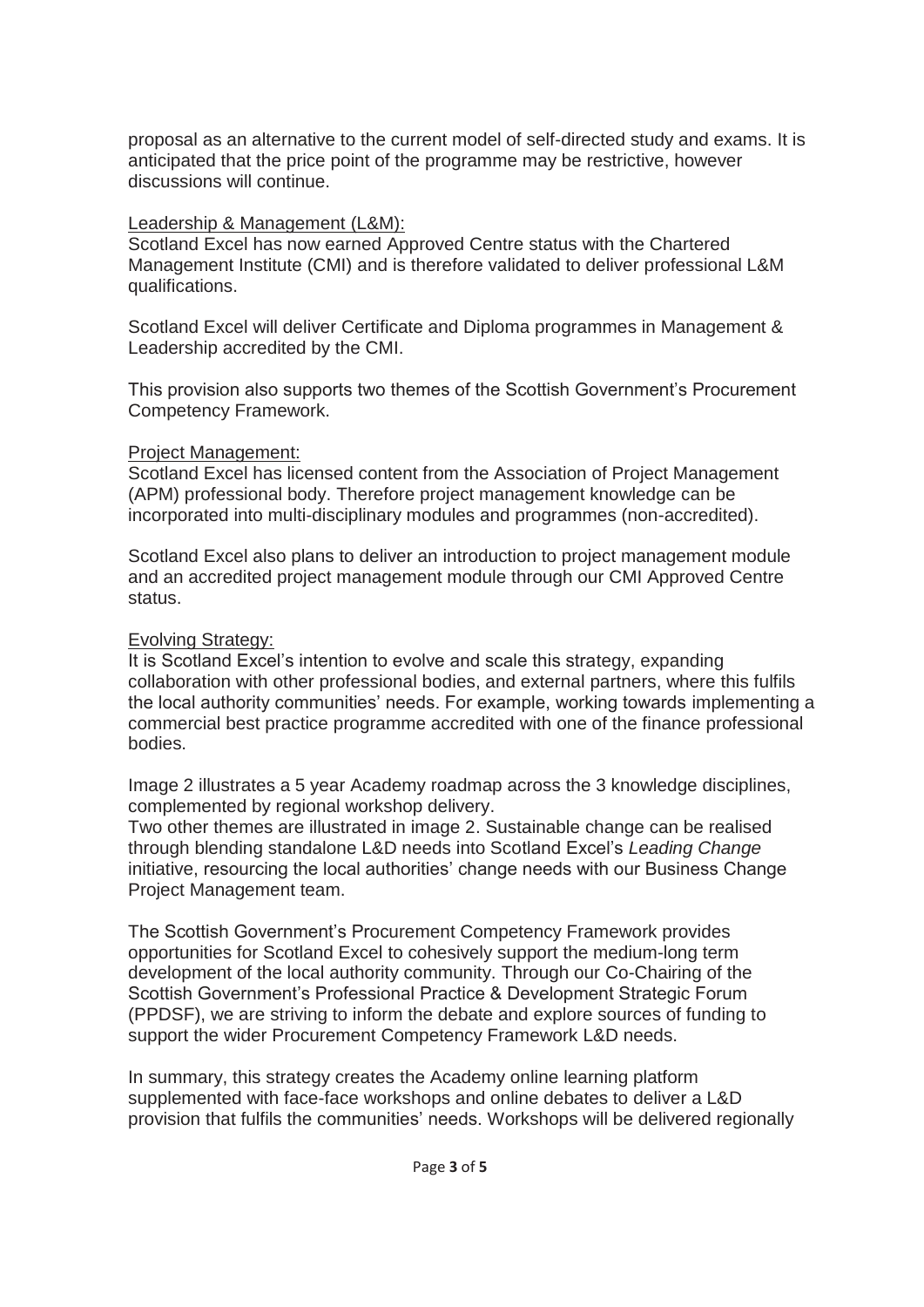and peer networks will be established both regionally and nationally, supported by the Academy online debates and knowledge sharing.

Multi-disciplinary programmes will develop the community with learners earning professionally accredited qualifications. Acquired knowledge can be implemented in the learners' work based practice. Assessed work based projects enable the learners to deliver tangible outcomes for the benefit of their organisations.

Where learners outgrow the Academy provision, six established regional academic partnerships create pathways for learners to support their ongoing continuous professional development and lifelong learning.

External partnerships provide opportunities to inform the programme delivery with best practice and current thought leadership from subject matter experts.

### **4. Recommendation**

Members are invited to note the progress and approve the recommendation to implement the strategy.